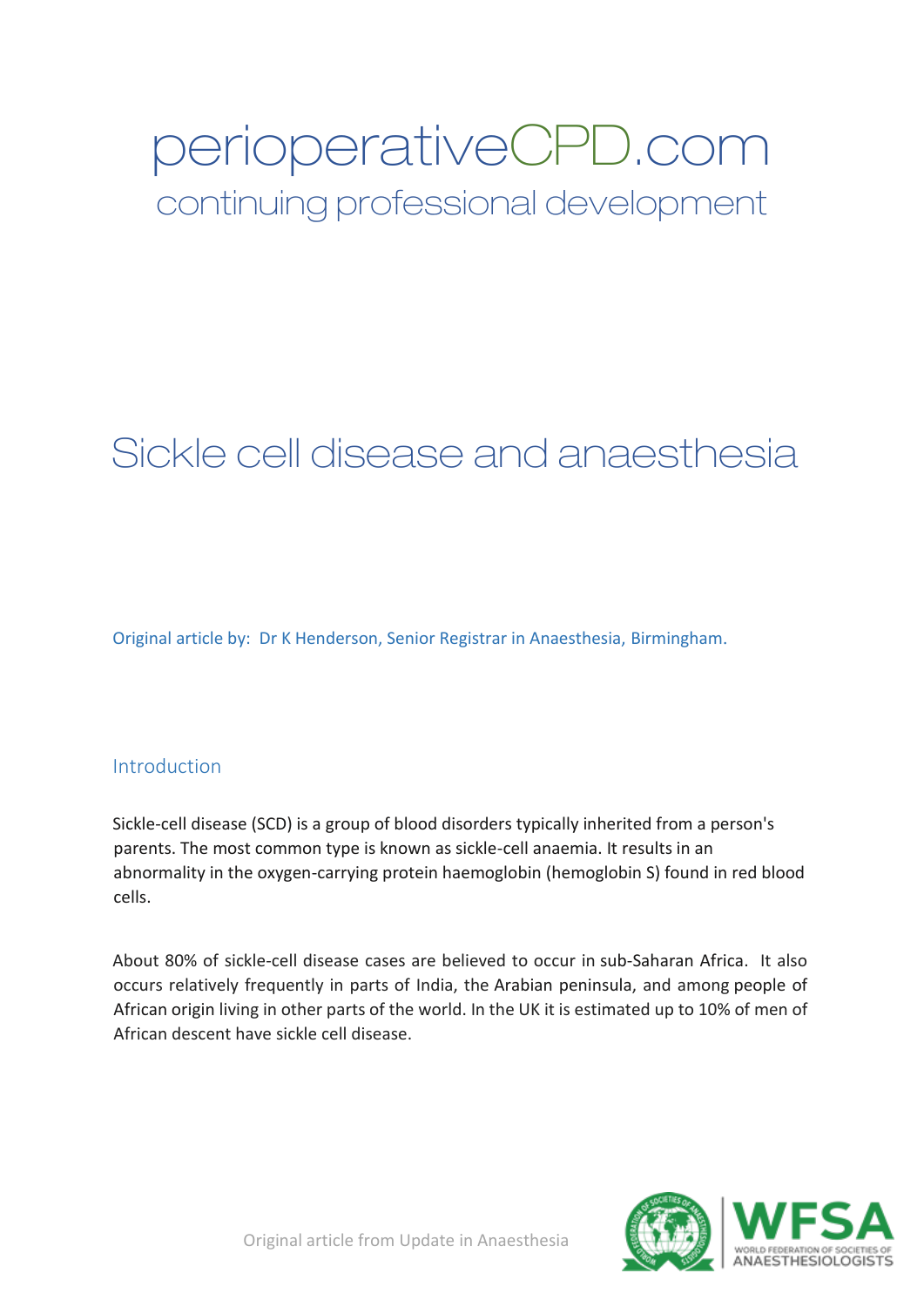Haemoglobin (Hb) is contained in red blood cells (270 million in each cell) and is capable of combining with oxygen in the lungs, transporting it to the tissues and releasing it there. Normally it is composed of 4 polypeptide chains combined with 4 haem radicals.

When the haemoglobin is combined with oxygen it is said to be **oxygenated**. When it is not combined with oxygen it is **deoxygenated** (sometimes also called "reduced").



Sickle cell disease is a genetically inherited abnormality of haemoglobin in which valine (an amino acid) replaces glutamine at the sixth position on the beta chains of the haemoglobin molecule. This haemoglobin is termed Haemoglobin S (usually written HbS).

Unfortunately when HbS becomes deoxygenated it comes out of solution forming long crystals called "tactoids" which distort the red cell.

Two types of sickle cell illness are described depending on the genetic make-up.

#### Sickle cell trait

Everyone has 2 genes responsible for haemoglobin synthesis. When a person has one normal (HbA) gene and one sickle (HbS) gene they make a mixture of HbA and HbS. They are called heterozygous patients (meaning that they have both genes present) and are said to have **Sickle cell trait**.

The mixed haemoglobin is described as HbAS; their blood contains around 20-45% HbS, the rest being HbA. Because their HbS is mixed with normal HbA, they are much less susceptible to the problems of sickle cell disorders described below.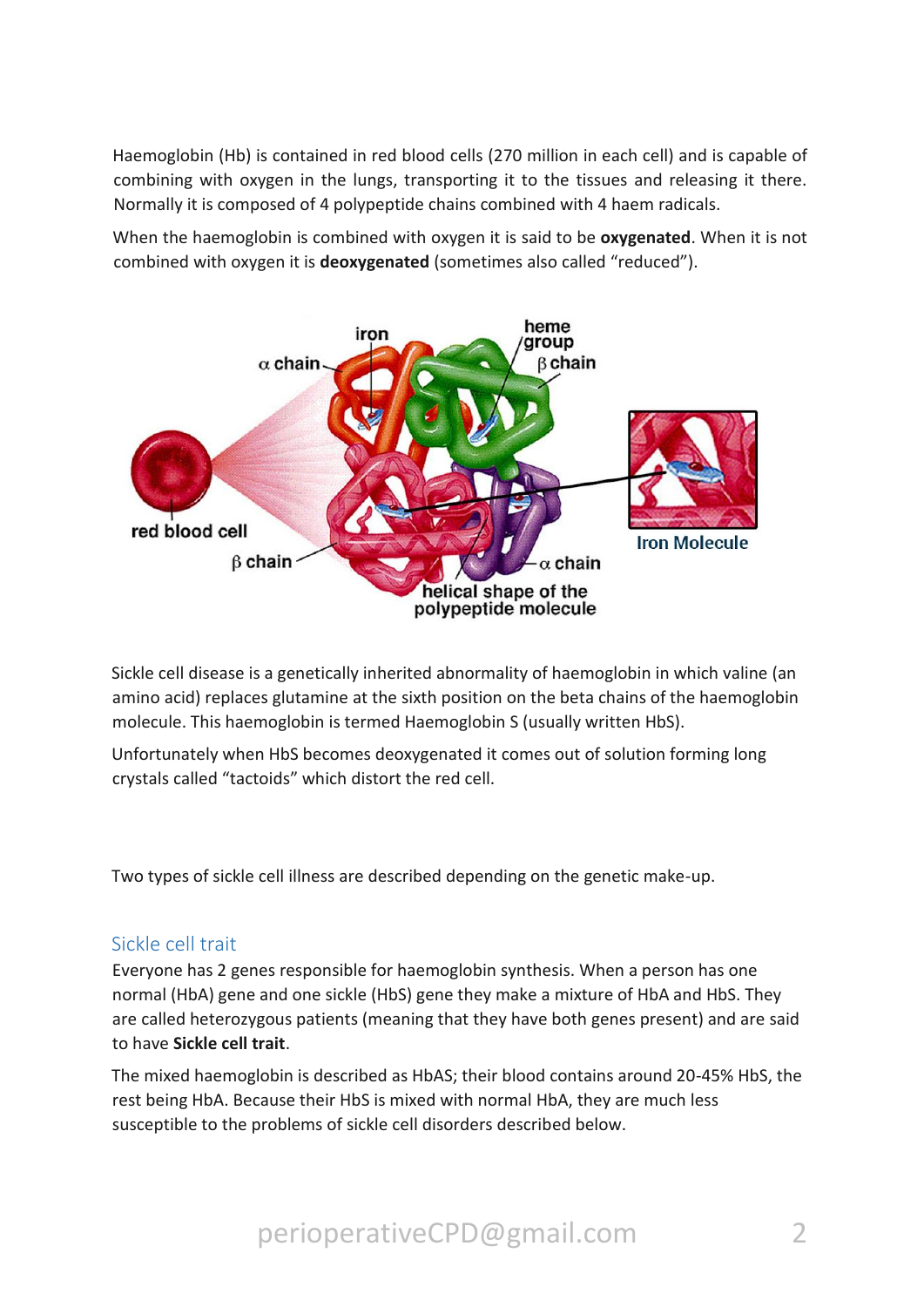# Sickle cell disease or Sickle cell anaemia

Patients who have 2 sickle genes can only produce sickle haemoglobin which is called HbSS. They are said to be homozygous, meaning that both of their genes are abnormal.

Their haemoglobin is 85-95% HbS, the remainder being made of HbF, a small amount of which is still produced in these patients. Fetal hemoglobin (HbF) is normally completely replaced by adult hemoglobin by approximately 6 months postnatally.

They are described as suffering from **Sickle cell disease** or **Sickle cell anaemia**.



#### Pathophysiology

Deoxygenated HbS is 50 times less soluble in blood than deoxygenated HbA.

When HbS becomes deoxygenated it comes out of solution forming long crystals called "tactoids" which distort the red cell and cause it to become crescent shaped.

Initially this is reversible with oxygenation but repeated sickling in the low oxygen tension of the microcirculation causes membrane damage. The cell wall becomes brittle and permanently deformed or "sickled".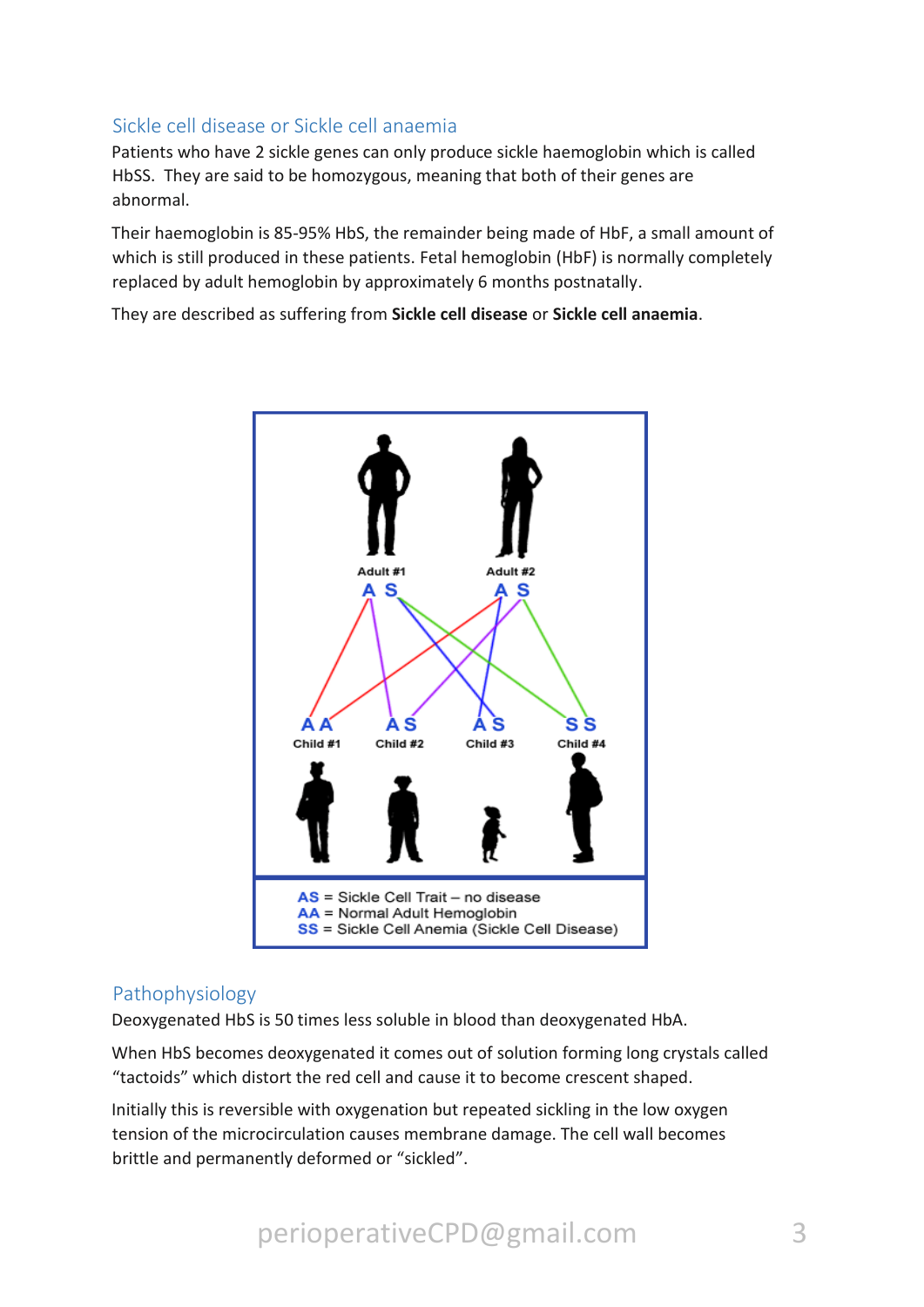These cells are then susceptible to premature destruction resulting in a lifespan of only 10-20 days as opposed to a normal 120 days. This causes a chronic haemolytic anaemia with a haemoglobin of around 5-8g/dl.

The structural change and associated increase in blood viscosity promotes venous stasis. A vicious cycle is initiated with local blood vessel obstruction leading to tissue hypoxia producing further deoxygenation which promotes further sickling.

This leads to cell death and tissue infarction at the site of obstruction. This is termed **a sickle cell crisis.** 

These vaso-occlusive episodes commence from about 6 months of age after the reduction in fetal haemoglobin (HbF) which initially acts as a protective mechanism.

Some sufferers are fortunate to maintain a higher than normal HbF production throughout their lives which improves their condition.





Normal capillary



**Sickle Cell Anemia** 

Many episodes of sickling occur spontaneously although certain factors may increase the risk. Apart from hypoxia, acidosis (irrespective of the prevailing oxygen tension) is important and is the principle reason for most sickling occurring in the venous circulation.

Infections (bacterial or viral) are potent inducers. Hypothermia and dehydration are also important causing venous stasis and hypoxia via vasoconstriction.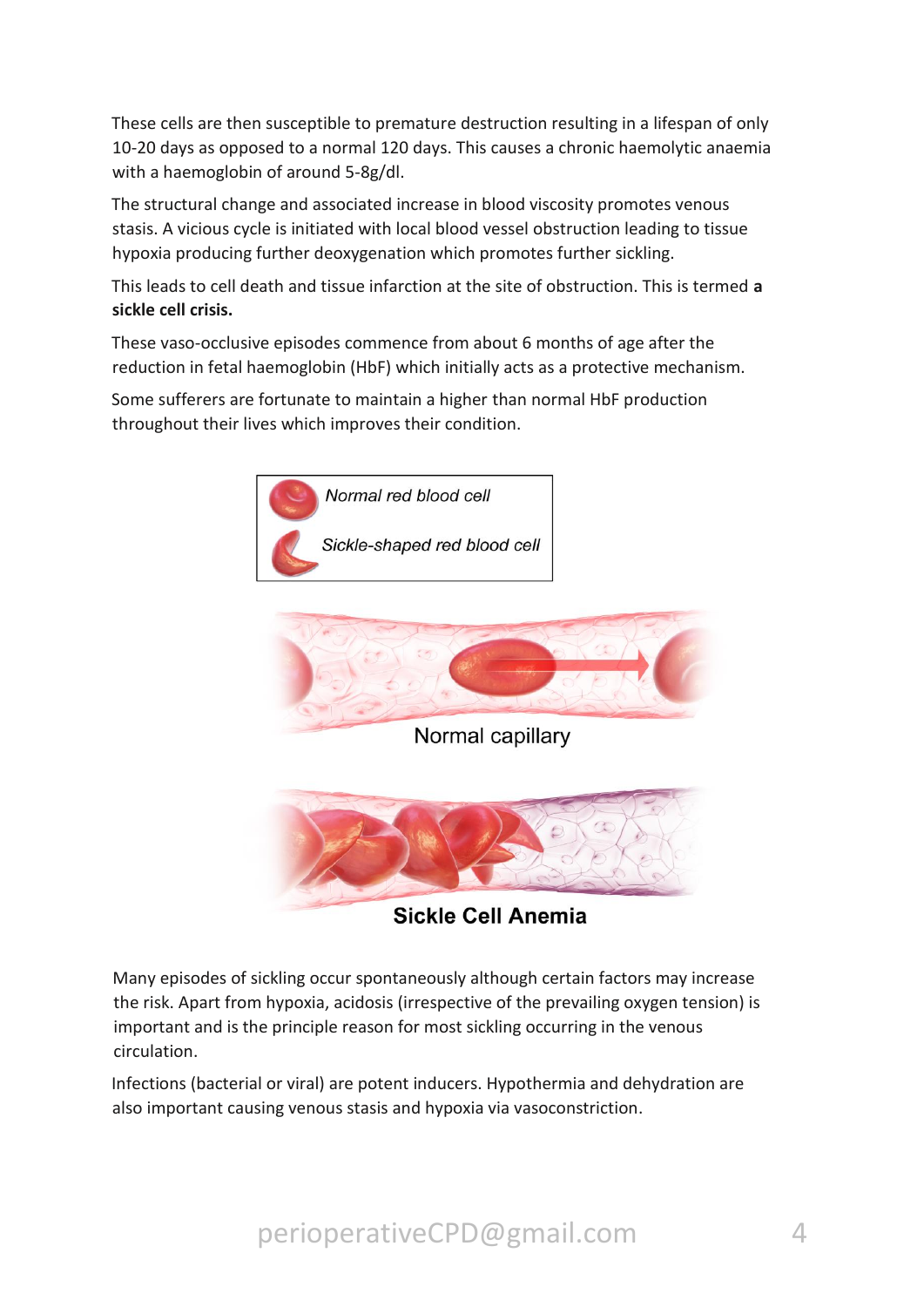# Clinical Features

Patients with sickle trait are usually fit and healthy. However patients with sickle cell disease will usually demonstrate multiple organ damage through repeated venoocclusive episodes superimposed on a history of poor development and failure to thrive.

**Haematological.** An acute fall in Hb is usually secondary to infection induced haemolysis or an acute sequestration syndrome in the spleen (infants and children) or liver (children and adults). Blood transfusion is often essential. Bone marrow failure (aplastic crisis) also occurs with a high mortality. Damage to the spleen with increased susceptibility to infections occurs with age.

**Respiratory.** Dyspnoea, cough, haemoptysis and pleuritic chest pain are classical features of the "acute chest syndrome". Repeated episodes can lead to compromised lung function, pulmonary hypertension and respiratory failure.

**Genitourinary.** The relative hypoxia and hyperosmolarity of the renal medulla creates an environment for sickling in the vasa recta. The long Loops of Henle are destroyed causing renal failure as the kidney loses its ability to concentrate urine. Haematuria is also a complicating feature. Priapism (prolonged painful penile erection due to venous occlusion) is common, often requiring surgical decompression.

**Liver.** Jaundice and gallstone formation are a consequence of chronic haemolysis. Liver failure may supervene as a result of multiple infarcts or haemosiderosis from frequent blood transfusions.

**Skeletal.** Sickling and microvascular occlusion within bones and epiphyseal plates often leads to shortening of the limbs and gross deformity of joints. Osteomyelitis may occur.

**Skin.** Leg ulcers following skin infarcts are common and often complicated by trauma and poor hygiene.

**Neurological.** "Acute brain syndrome" is rare but serious. It is characterised by confusion with variable neurological defects. Whilst most resolve spontaneously permanent damage can occur. There is an increased incidence of subarachnoid haemorrhage, blindness and deafness.

Many patients with sickle cell anaemia have frequent hospital admissions for exacerbations of the disease. This can alter their mental health to an extent that considerable psychological, as well as physical, support is essential to their well-being.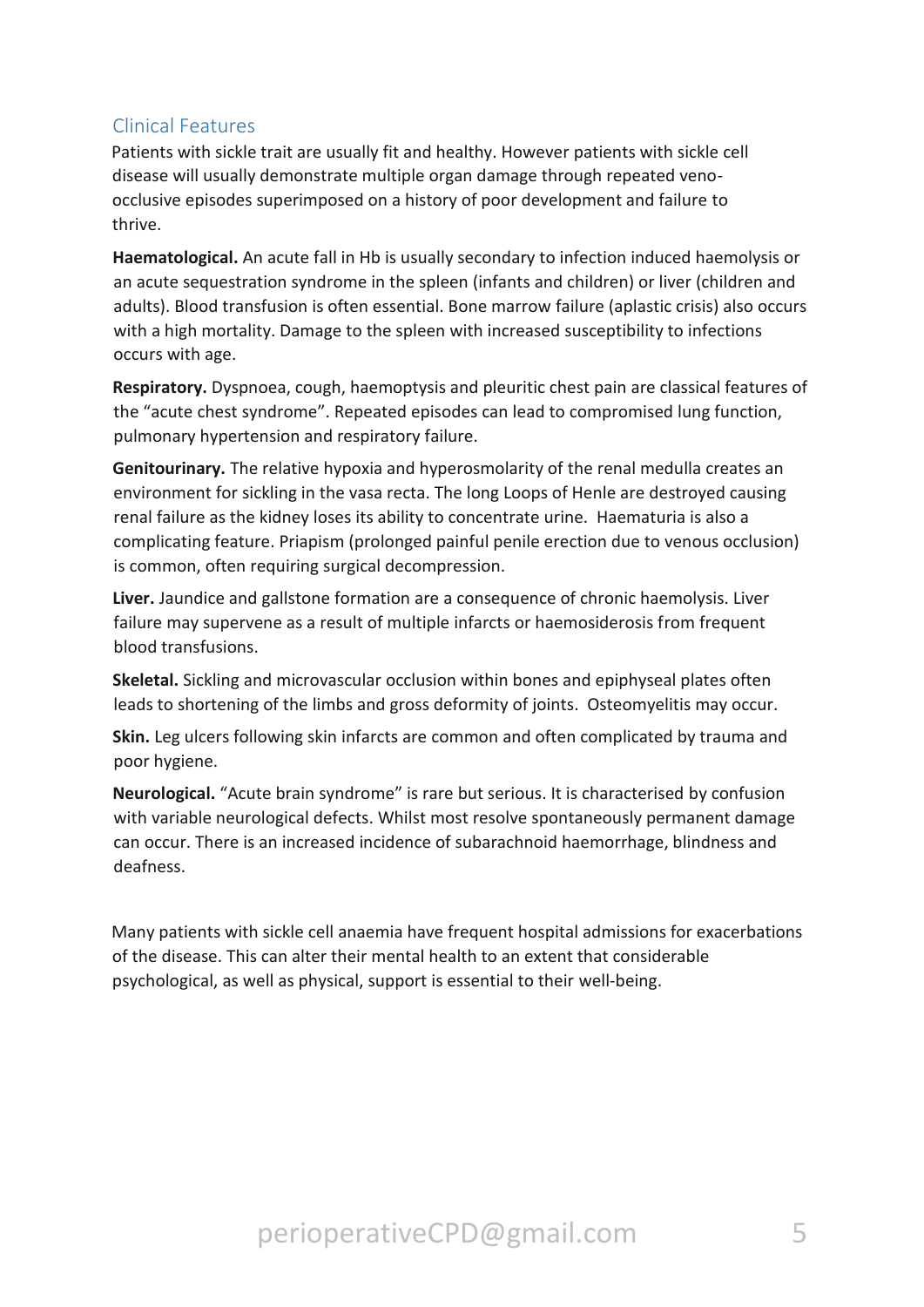### Preoperative assessment

- 1. A careful medical history and examination should be performed in susceptible patients as not all patients have obvious symptoms or signs of the disease.
- 2. If improvements can be made to the function of the cardiovascular or respiratory systems then the operation should be deferred if possible until this has been achieved.
- 3. In patients with haemoglobinopathy the need for an operation should be considered very carefully, as sickle cell crises can mimic acute surgical events eg an acute abdomen.

#### Investigations

The following tests are useful to complement the history and examination.

- 1. **Full blood count**. If the haemoglobin level is normal then sickle cell disease can effectively be excluded. The presence of anaemia however does not always imply sickle cell disease. Further investigations should include blood microscopy to check for sickle cells, Howell Jolly bodies and sideroblasts, all features of the disease.
- 2. **Sickling** ("Sickledex") **test**. Mixing blood with the reducing agent, sodium metabisulphite, will induce sickling in susceptible cells. The test is simple and quick and the results can be viewed under a microscope after 20 minutes. Haemoglobin electrophoresis will differentiate between homozygous and heterozygous conditions. In the absence of electrophoresis, a positive sickling test associated with a normal haemoglobin is likely to indicate a patient with sickle cell trait.
- 3. **Urea and electrolyte estimations** will help to assess renal function.
- 4. **Liver function tests**. A raised alkaline phosphatase (Alk Phos) reflects obstructive liver disease and elevated aspartate transferase (AST) indicates intrinsic damage. Unconjugated bilirubin may be raised in the blood as a result of the haemolytic anaemia.
- 5. **ECG** to look for evidence of cardiac damage.
- 6. **Chest X-ray** to assess lung fields and cardiac size.

Unfortunately many hospitals do not have access to such investigations and in this situation patients thought to be at risk should be treated as if they were susceptible.

#### General anaesthesia for elective Surgery

The aim is to prevent a sickle cell crisis whilst providing anaesthesia. Attempts should be made to improve the patient's condition preoperatively and to avoid hypoxia, acidosis, hypotension, dehydration and hypothermia perioperatively.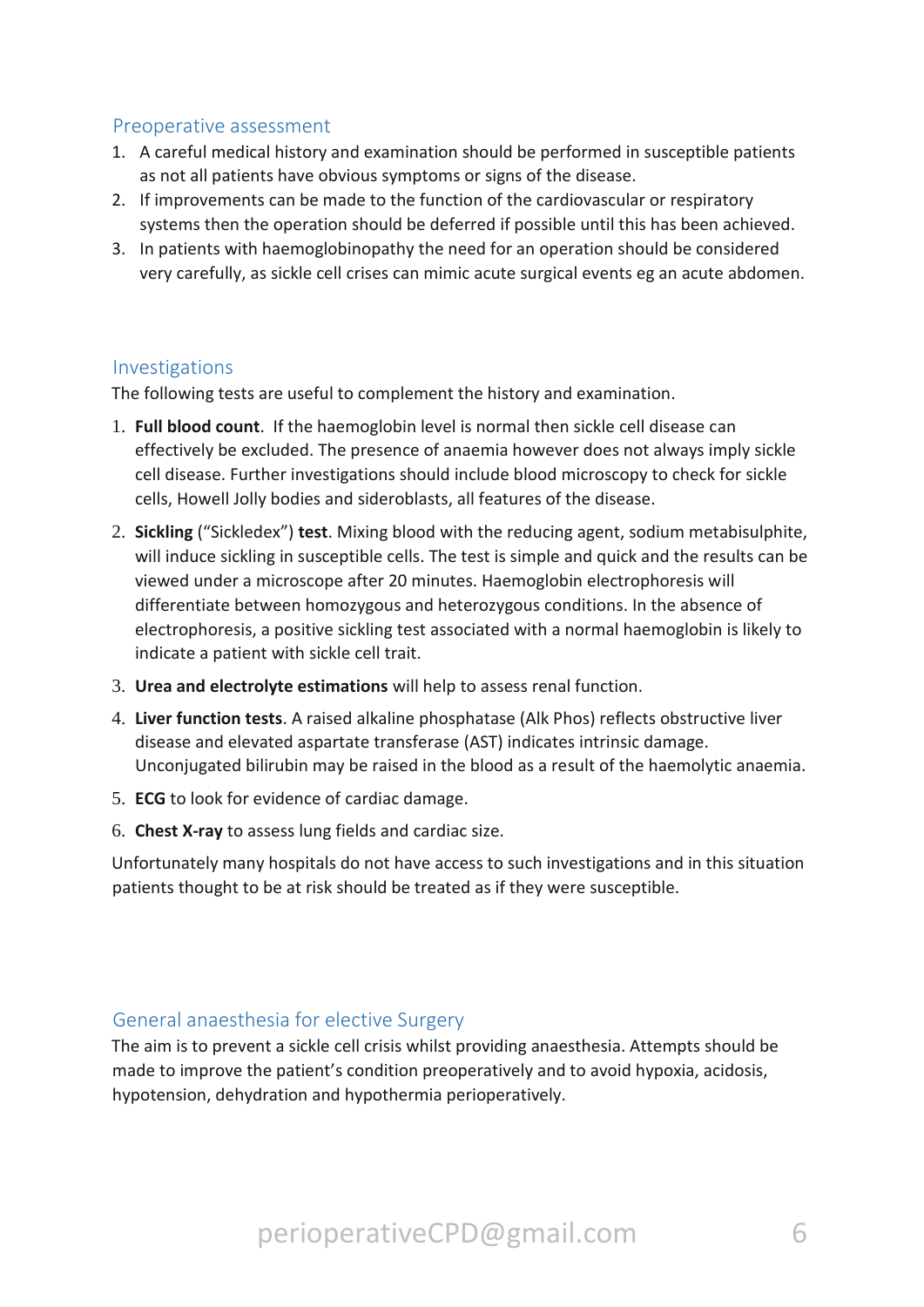#### **Anaesthesia Planning**

- 1. Optimise haemoglobin. Blood transfusion should be considered preoperatively with a haemoglobin of less than 7g/dl particularly when major surgery or considerable blood loss is anticipated. Transfuse slowly to avoid an increase in blood viscosity. Aim to achieve HbA levels of more than 70% to limit sickling crises. Exchange transfusions have been used in emergencies but are not often practical. In the long term it is better to limit blood transfusions to avoid the problems of chronic iron deposition and formation of irregular antibodies.
- 2. Preoperative physiotherapy and breathing exercises decrease the incidence of postoperative atelectasis and lung collapse.
- 3. Premedication. If premedication is planned anxiolytics are preferable to opiates which may depress the respiration.
- 4. Avoid dehydration by instituting an intravenous infusion if the patient cannot take adequate fluids orally.
- 5. Preoxygenate for 2-3 minutes. Hypotension on induction should be avoided by careful titration of induction agents.
- 6. If there is any doubt about the airway a rapid sequence induction with intubation should be performed. Except for the shortest procedures ventilation should be controlled to ensure oxygenation and normocarbia (normal  $CO<sub>2</sub>$  level). A 30-50% inspired oxygen level is advisable.
- 7. Close monitoring of anaesthesia should prevent hypoxia, cardiovascular depression or acidosis developing. Clinical observation can be usefully supplemented by pulse oximetry, blood pressure measurement, ECG and end tidal  $CO<sub>2</sub>$  monitoring when available.
- 8. Replace fluid loss promptly. A central venous pressure line may help monitor fluid replacement. Monitor urinary output.
- 9. Temperature loss should be measured and minimised. Creating a warm ambient temperature is important. Cover all exposed parts of the body. Used warmed fluids. Inspired gases can be partly warmed using a condenser humidifier such as a "Humidivent".
- 10. Venous stasis should be minimised. This may be a particular problem in the prone (face down) position when compression of the inferior vena cava may occur. Pay attention to the placement of supports.

The use of tourniquets is controversial. Previously contraindicated, an increasing number of reports have shown no evidence of sickling with the use of tourniquets when there is an absolute need for a bloodless field. It is of no importance in sickle cell trait, contrary to popular opinion.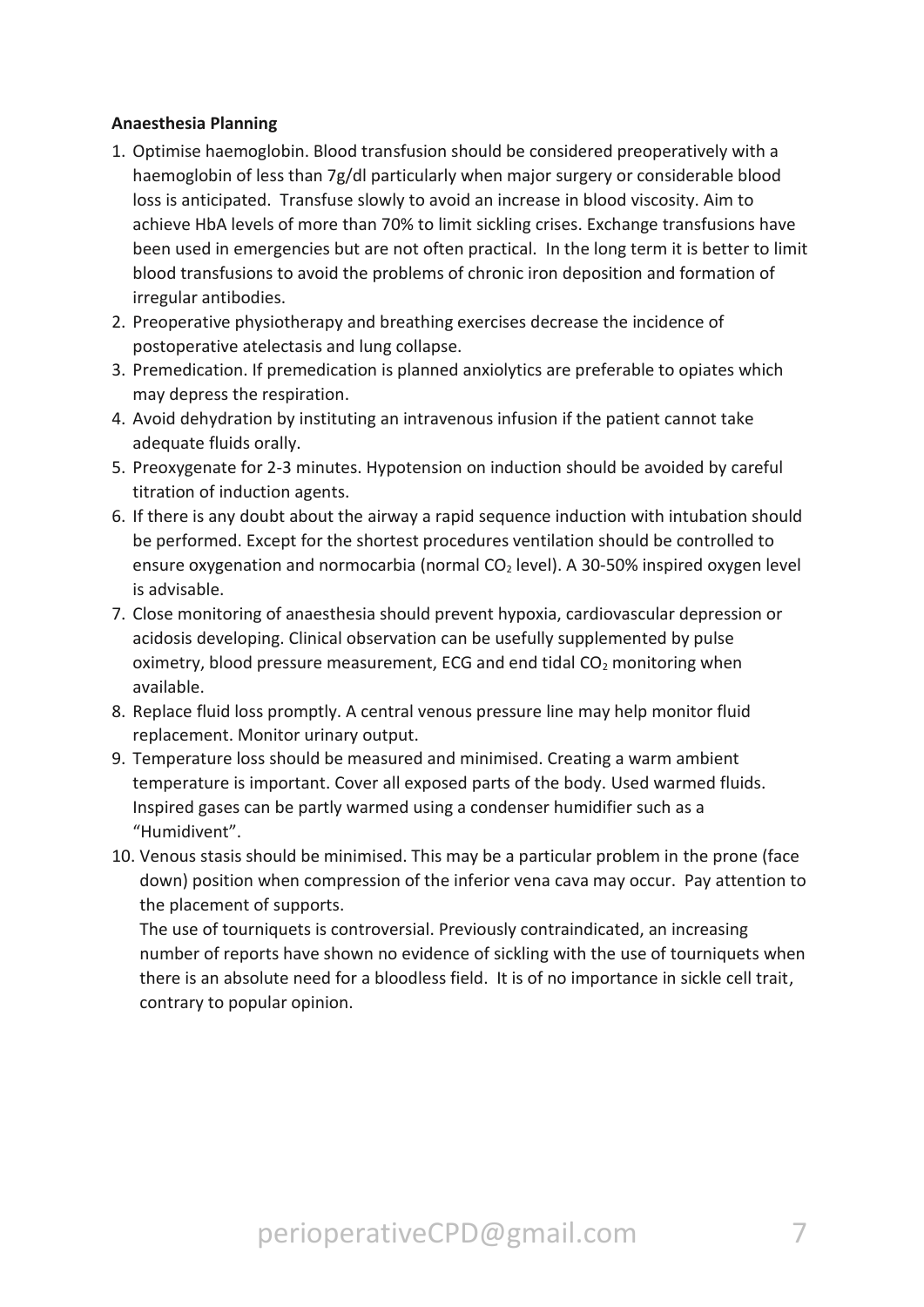# Regional anaesthesia and Sickle cell anaemia

Certain regional techniques may have advantages over general anaesthesia and should be considered whenever possible. Benefits include:

- 1. Peripheral vasodilation secondary to sympathetic block. This improves blood flow to the extremities thereby limiting the possible devastating consequences of vasoconstriction.
- 2. Analgesia is improved in the early postoperative phase and may help to prevent the increased oxygen demand imposed by pain and shivering.
- 3. Skeletal abnormalities arising from the consequences of sickle cell disease may make intubation difficult. This potential problem is avoided with local anaesthesia.

There are disadvantages, however. Regional blocks may cause hypotension and hypoperfusion. Prevent these with adequate fluid loading and a careful technique. Use small doses of vasoconstrictors only if absolutely necessary. Do not mix adrenaline with the local anaesthetic as it may exacerbate a crisis.

# Emergency anaesthesia

The same guidelines should be followed as detailed above. Although less time for preoperative assessment will be available, prepare the patient as thoroughly as possible in the time available.

# Postoperative Period

The immediate postoperative period is a critical time for patients with sickle cell disease. Hypoventilation resulting from general anaesthesia can easily result in a sickling crisis. The risk can be reduced by:

- 1. Careful monitoring of vital signs and conscious level. Ensure a clear airway, and where possible, postoperative oxygen therapy.
- 2. Neuromuscular function must be fully returned to normal before extubation is contemplated. Unless a nerve stimulator is available test this by checking if the patient can perform a sustained head lift (5 seconds) or a strong hand grip on command. Ventilation should be continued until these are apparent.
- 3. Extubation should be preceded by 2 3 minutes of breathing 100% oxygen and supplementary oxygen should be continued postoperatively. This will help to overcome the effects of any residual depressant effects of general anaesthesia, any shunt present in the lungs and will compensate for the increased oxygen demand resulting from pain or shivering.

Regular chest physiotherapy should be available with the aim of preventing a chest infection.

- 4. Adequate analgesia is essential but must be balanced against the problems of hypoventilation with the use of opiates. Titrate the dose carefully. Regional and local blocks are useful. Non-steroidal anti-inflammatory drugs can be used unless renal function is impaired.
- 5. Maintenance of intravenous fluids is essential until the patient is able to eat and drink.